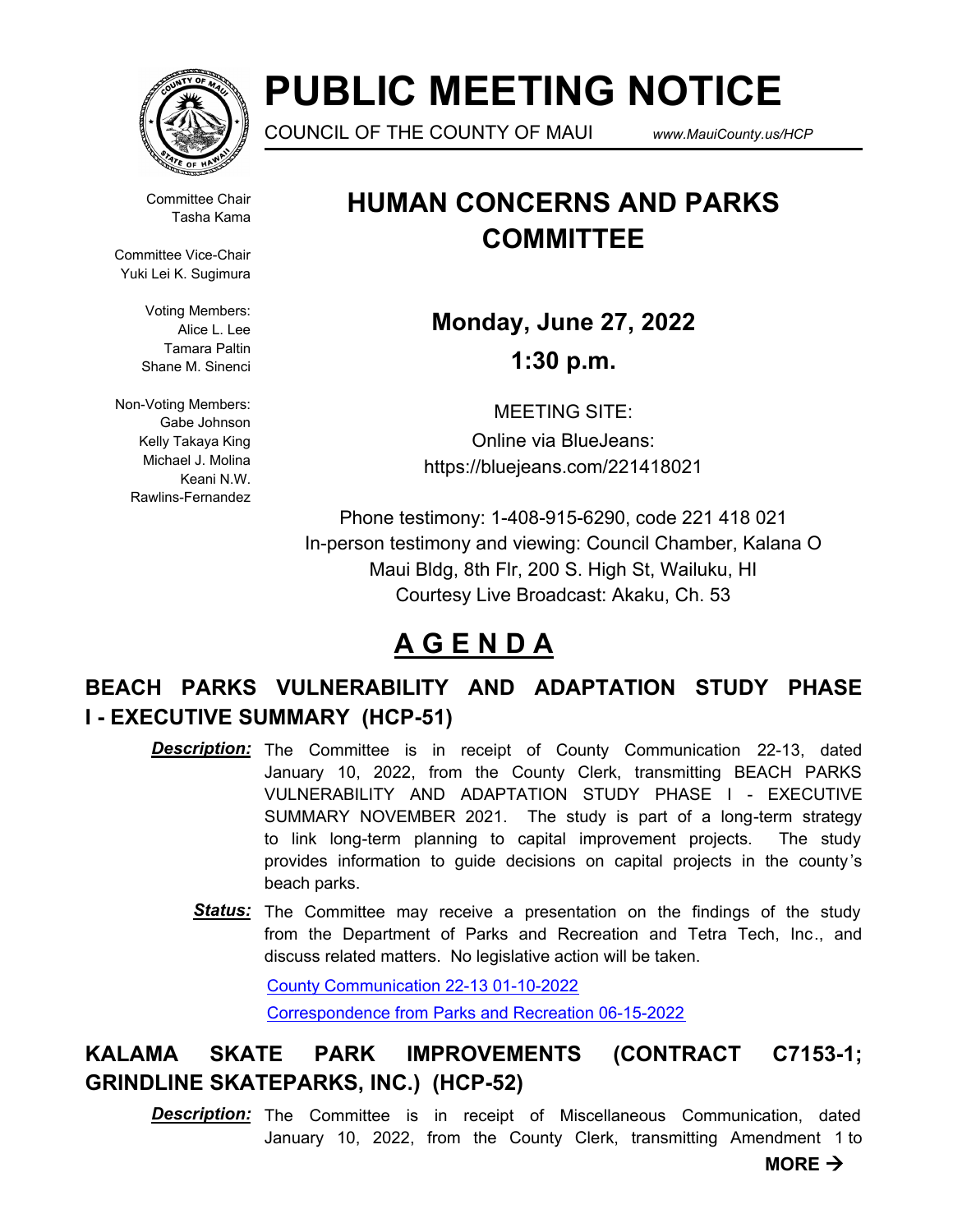Contract C7153, between the County of Maui and Grindline Skateparks, Inc., for the Kalama Skate Park Improvements.

Status: The Committee may receive a presentation or remarks from the Department of Parks & Recreation and others regarding the status of the contract, and discuss related matters. The Committee may also consider the filing of Miscellaneous Communication and other related action.

[Contract C7153-1 01-07-2022](http://mauicounty.legistar.com/gateway.aspx?M=F&ID=1b412544-e0c2-423d-9fb3-056259514390.pdf)

### **RESOLUTION 22-110, AUTHORIZING DISTRIBUTION OF COVID-19 SUPPLIES TO THE PUBLIC, PUBLIC HEALTH AGENCIES, MEDICAL PROVIDERS AND NON-PROFIT ORGANIZATIONS (HCP-61, RESO 22-110)**

- **Description:** The Committee is in receipt of Resolution 22-110, entitled "AUTHORIZING DISTRIBUTION OF COVID-19 SUPPLIES TO THE PUBLIC, PUBLIC HEALTH AGENCIES, MEDICAL PROVIDERS AND NON-PROFIT ORGANIZATIONS." Resolution 22-110's purpose is to approve the donation of COVID-19 goods to the public, public health agencies, medical providers and non-profit organizations on an as-needed or periodic basis through December 31, 2022.
	- Status: The Committee may consider whether to recommend adoption of Resolution 22-110, with or without further revisions. The Committee may also consider the filing of Resolution 22-110, and other related action.

[Resolution 22-110](http://mauicounty.legistar.com/gateway.aspx?M=F&ID=aceaac8f-24cd-4ca2-a81d-fec10f578f5a.pdf)